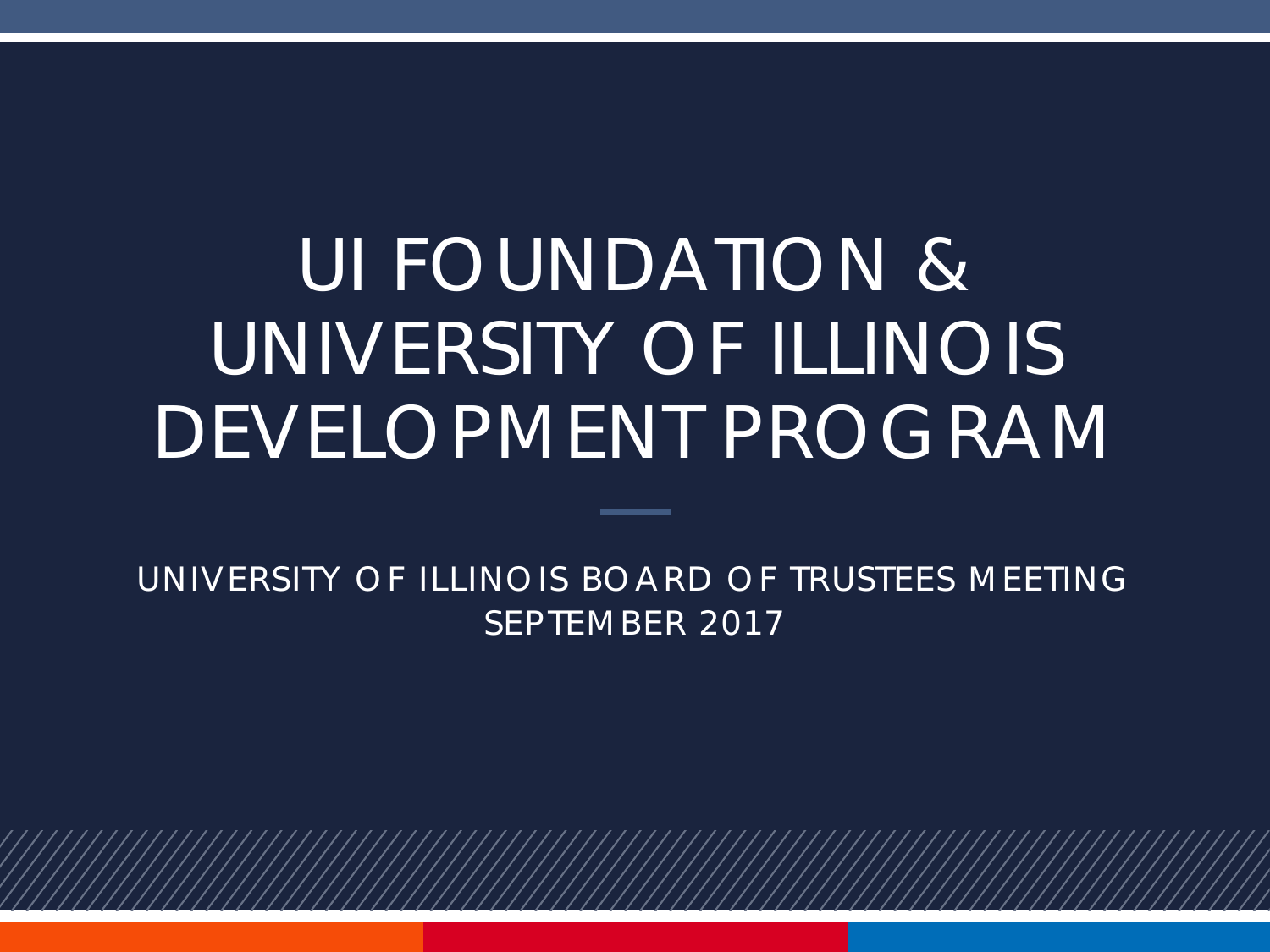# ACTIVITY & PROGRAM BRIEFING

FY17 FISCAL YEAR UPDATE CURRENT PROGRAM PRIORITIES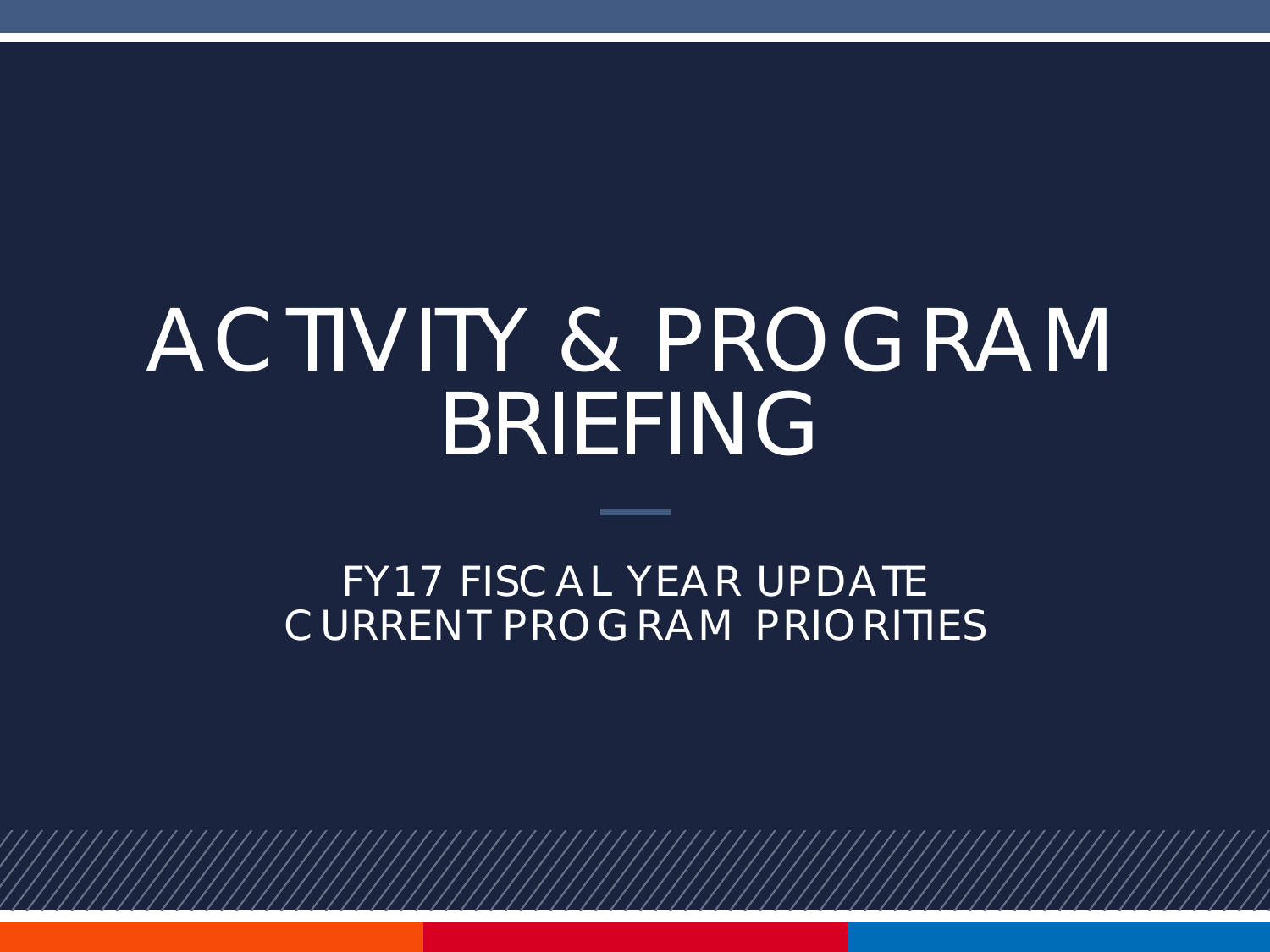# **PRIVATE SUPPORT - CASH FLOW**

*Fiscal Year to Date (Year over Year)*



**Note:** The increase in dollars in the current year results is primarily related to the receipt of a large payment that was paid against a prior-year pledge.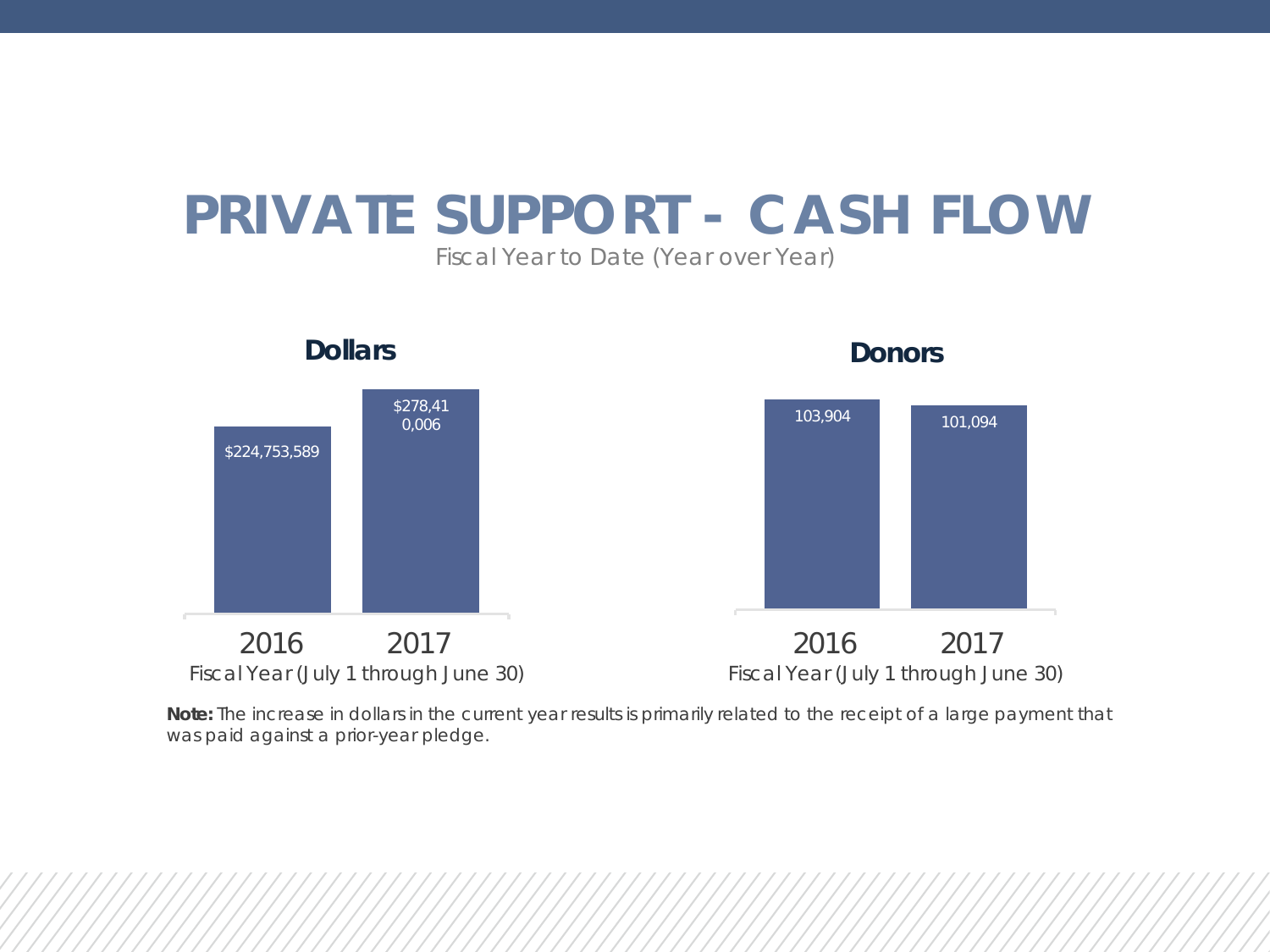## **PRIVATE SUPPORT - NEW BUSINESS**

*Fiscal Year to Date (Year over Year)*



**Note:** An extraordinary gift of \$50 million was booked in 2016.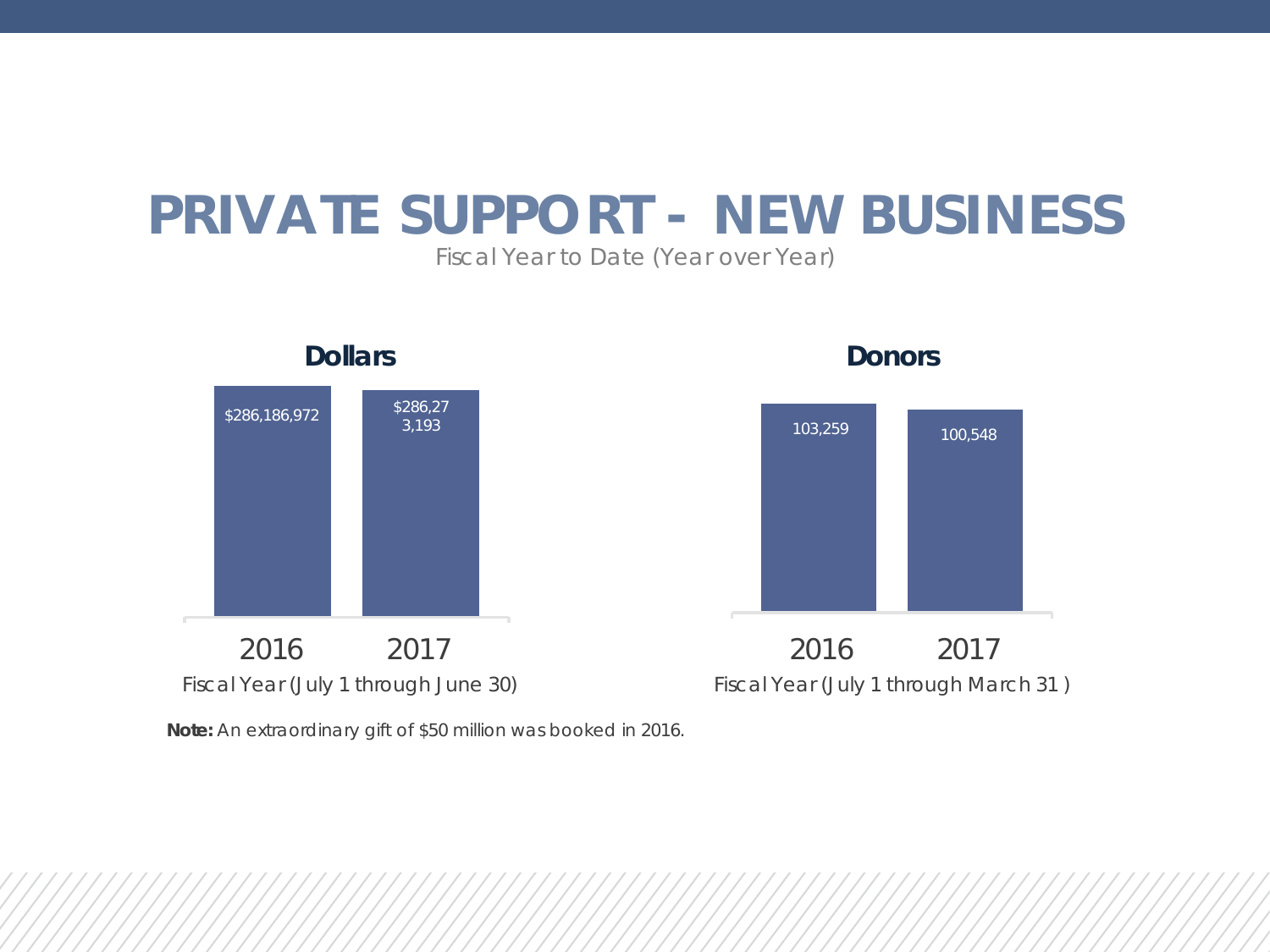### **JUNE BOARD OF DIRECTORS MEETING**

**June 20-22, 2017**

Alumni, friends and donors attended summer meetings and events in Chicago. The meetings focused on the importance of the University Development Program on the advancement of the University of Illinois. Plans for the public launches of campaigns designed to amplify giving and engagement were shared and discussed.

#### **Agenda Topics**

- Board Governance
- Campaigns Goals, Launch Dates, etc.
- Marketing and Communications
- Development Program Performance

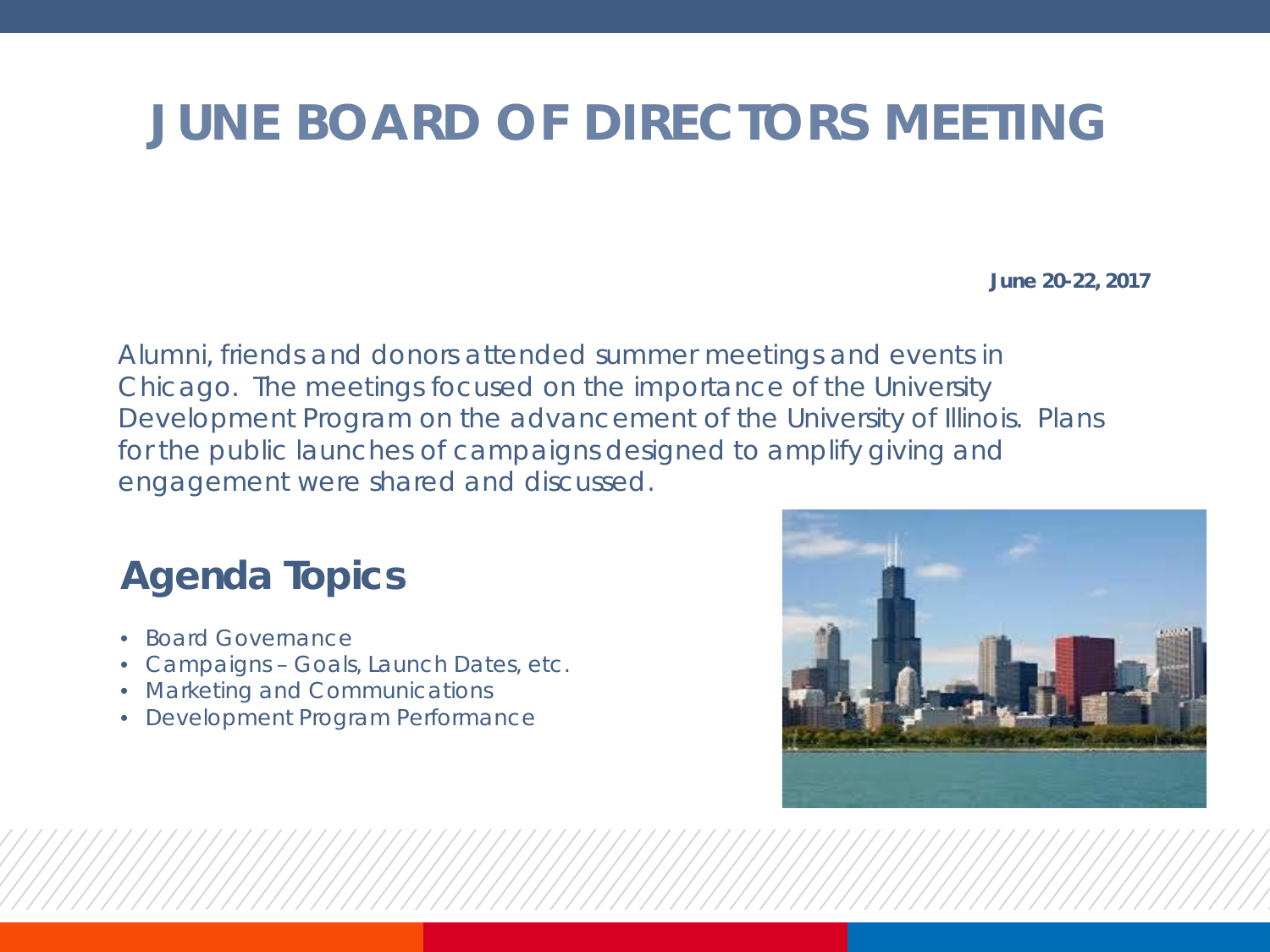#### **BOARD GOVERNANCE**

Following several directed self-studies and an extensive review of current Board bylaws and governing documents, the UIF Board has proposed a revised and restated set of governing documents for adoption at the October 2017 Board Meeting.

The core principle of supporting the advancement of the University of Illinois remains paramount in the new bylaws, as it has since the establishment of the UI Foundation in 1935.

In general the revised and restated bylaws are more in line with current and best practice standards for institutionally related organizations.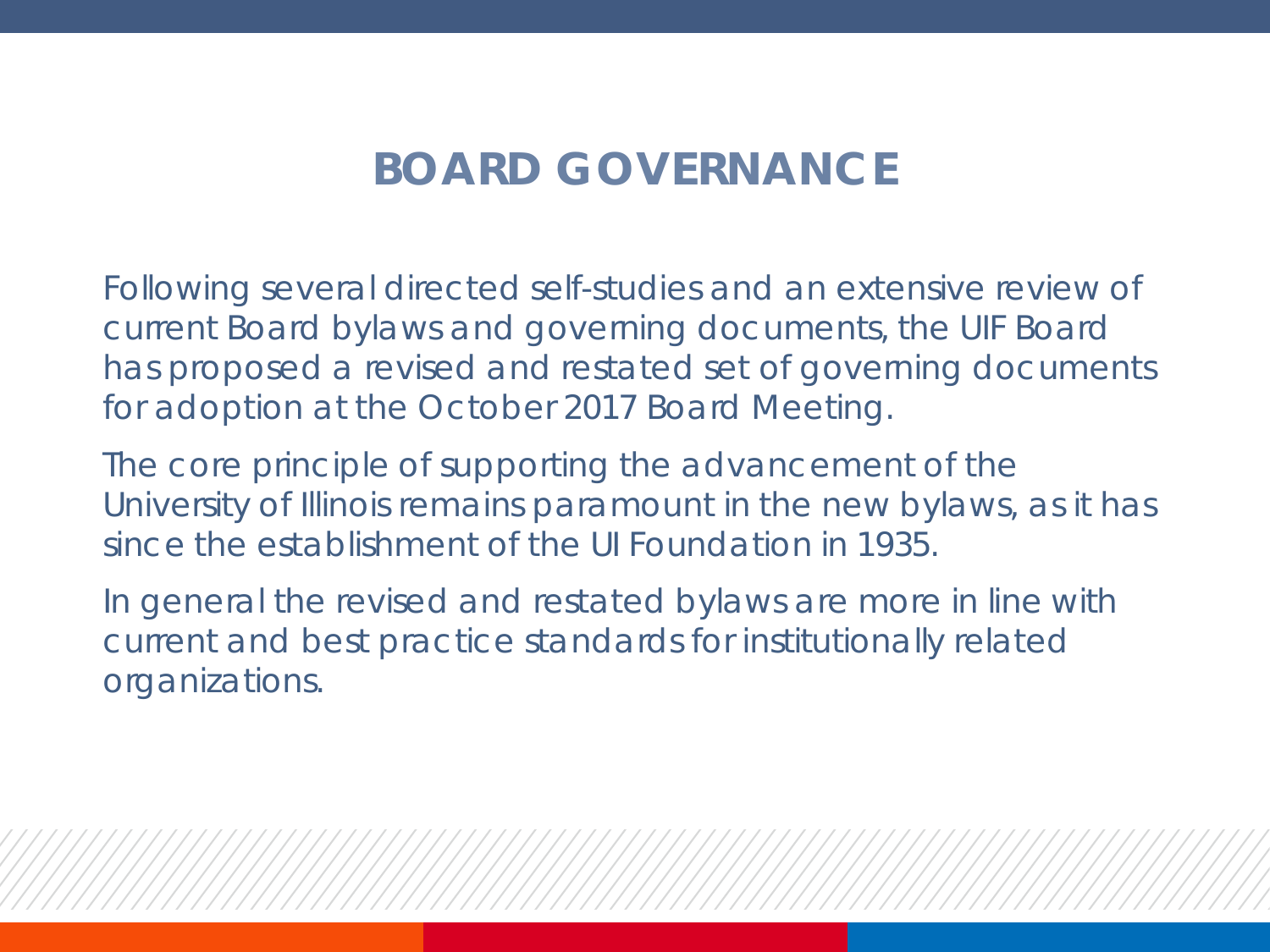### **CAMPAIGNS & MARKETING/COMMUNICATIONS**

The Three University of Illinois Campaigns will launch relatively synchronously in October 2017.

- **October 10, 2017 - University of Illinois Springfield**
- **October 13, 2017 - University of Illinois at Urbana-Champaign**

**October 28, 2017- University of Illinois at Chicago**

#### **Current Campaign Planning Activities**:

- Solicitation of lead commitments
- Establishing final campaign goals/philanthropic priorities
- Finalizing campaign communications and event plans
- In-market executions to tell our Illinois stories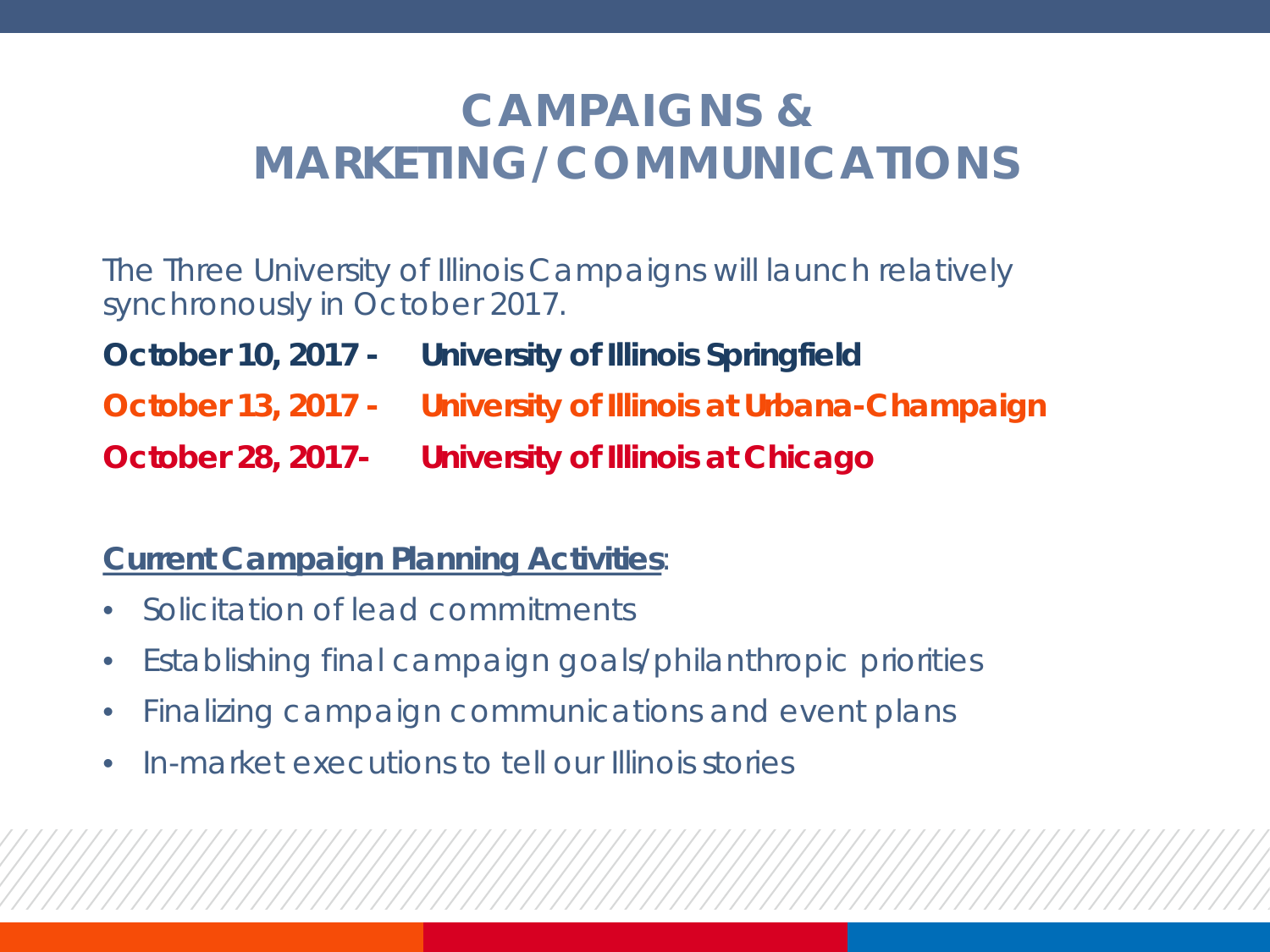#### **DEVELOPMENT PROGRAM PLAN 2017-2018**

- Development Program Plan for FY 2018 and beyond. Raising the bar by closing more major gifts.
- Prominently position individual campaigns with alumni and constituents. Invite donors to invest in specific university priorities that are aligned with their own personal philanthropic interests.
- Track and measure campaigns in aggregate as well as at an individual university level.
- Increase engagement of alumni communities through a strengthened University-based approach.
- Continue working with campus and university leaders to establish University Advancement and fundraising as an enterprise-wide priority.